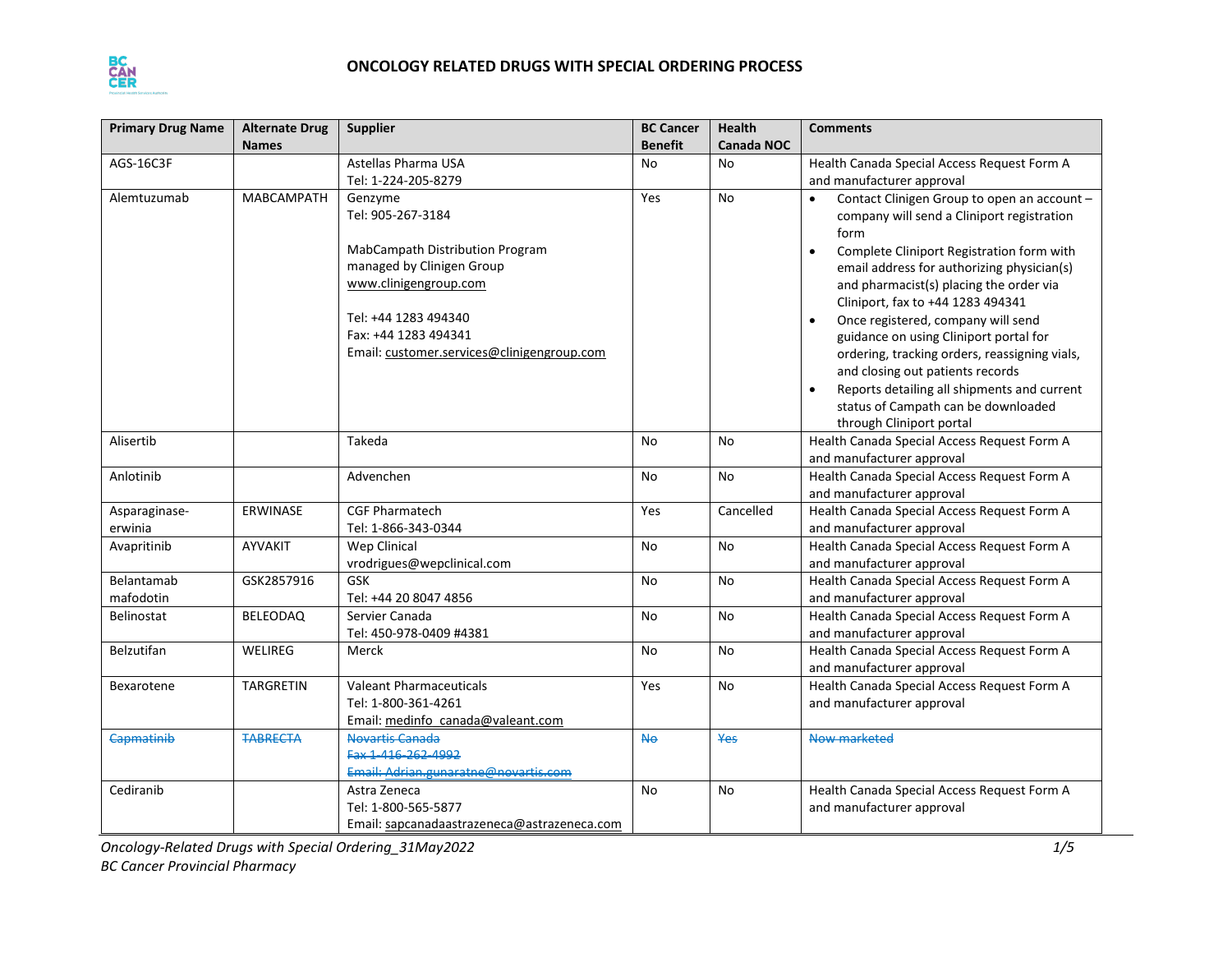

| <b>Primary Drug Name</b> | <b>Alternate Drug</b> | <b>Supplier</b>                              | <b>BC Cancer</b> | <b>Health</b> | <b>Comments</b>                             |
|--------------------------|-----------------------|----------------------------------------------|------------------|---------------|---------------------------------------------|
|                          | <b>Names</b>          |                                              | <b>Benefit</b>   | Canada NOC    |                                             |
| Cytarabine               | <b>DEPOCYT</b>        | Sigma-Tau Rare dedication Support Centre, US | No               | No            | Discontinued by manufacturer (May2018)      |
| liposomal                |                       | Tel: 1-888-276-2217                          |                  |               |                                             |
|                          |                       | Fax: 1-866-489-1898                          |                  |               |                                             |
| Daunorubicin             | DaunoXome             | <b>GALEN PHARMA (UK)</b>                     | No               | No            | Health Canada Special Access Request Form A |
| liposomal                |                       | Tel: 02838334974                             |                  |               | and manufacturer approval                   |
|                          |                       | Email: snavani@galen.co.uk                   |                  |               |                                             |
| Denileukin diftiox       | <b>ONTAK</b>          | Ligand Pharmaceuticals                       | No               | No            | Health Canada Special Access Request Form A |
|                          |                       | Tel: 1-508-435-8484 x 353                    |                  |               | and manufacturer approval                   |
| Etoposide                | <b>ETOPOPHOS</b>      | Xedition                                     | No               | No            | Health Canada Special Access Request Form A |
| phosphate                |                       | Tel: 905-286-9111                            |                  |               | and manufacturer approval                   |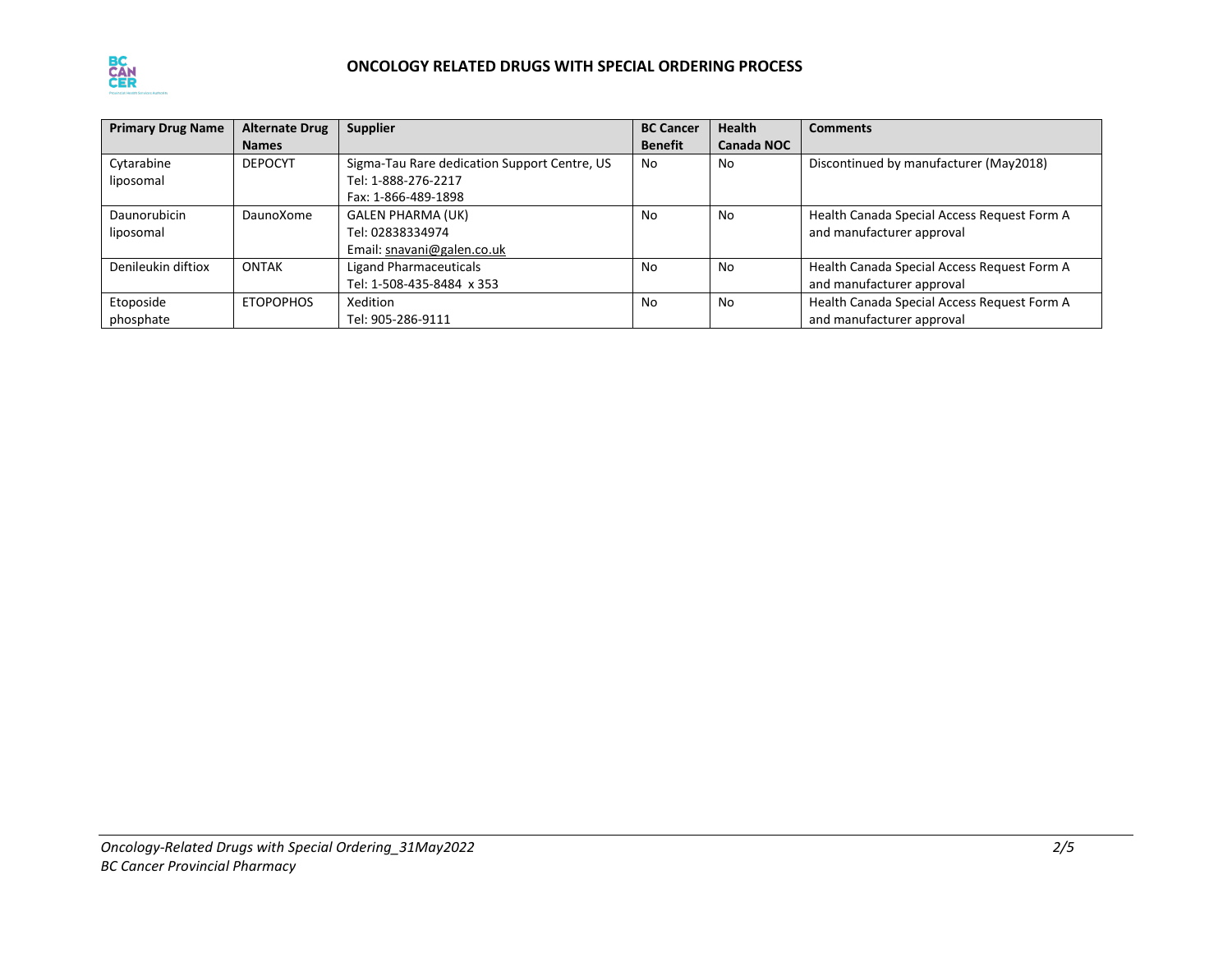

| <b>Primary Drug Name</b> | <b>Alternate Drug</b>                          | <b>Supplier</b>                                                                                   | <b>BC Cancer</b> | Health            | <b>Comments</b>                                                                                                                                                                                                                                                                                                                                                                                                                                                                                                                                                                                                                                                                                                                                   |
|--------------------------|------------------------------------------------|---------------------------------------------------------------------------------------------------|------------------|-------------------|---------------------------------------------------------------------------------------------------------------------------------------------------------------------------------------------------------------------------------------------------------------------------------------------------------------------------------------------------------------------------------------------------------------------------------------------------------------------------------------------------------------------------------------------------------------------------------------------------------------------------------------------------------------------------------------------------------------------------------------------------|
|                          | <b>Names</b>                                   |                                                                                                   | <b>Benefit</b>   | <b>Canada NOC</b> |                                                                                                                                                                                                                                                                                                                                                                                                                                                                                                                                                                                                                                                                                                                                                   |
| Glucarpidase             | Carboxypeptid<br>ase-G2,<br>CPDG2,<br>VORAXAZE | McKesson Canada<br>Tel: 1-877-384-7425                                                            | <b>No</b>        | <b>No</b>         | Requires approval at regional centre level. No<br>CAP required, has drug cost.<br>Health Canada Special Access Request Form A<br>Needs urgent Health Canada approval:<br>Fax completed form to SAP and call ahead to<br>SAP at 613-941-2108<br>Confirm with SAP that request is urgent and<br>inform them on patient status. SAP can<br>approve request within 10 minutes if all<br>sections on the form are complete.<br>SAP faxes Letter of Approval (LOA) to<br>$\bullet$<br>McKesson.<br>McKesson delivers drug within 24 h of<br>$\bullet$<br>receiving LOA.<br>If request is after hours:<br>Physician calls directly to SAP at 613-941-<br>2108 for authorization.<br>SAP calls McKesson.<br>$\bullet$<br>McKesson ships drug within 24 h. |
|                          |                                                |                                                                                                   |                  |                   | <b>Eligibility Criteria:</b><br>Patients receiving High Dose Methotrexate<br>Protocols who develop MTX toxicity due to<br>delayed elimination. Patients must have:                                                                                                                                                                                                                                                                                                                                                                                                                                                                                                                                                                                |
|                          |                                                |                                                                                                   |                  |                   | • MTX level does not decrease to expected<br>below 5 x 10 <sup>-2</sup> micromol/L after 48 h, despite<br>leucovorin rescue, AND<br>• Deteriorating renal function<br>Dose: 50 units/kg IV; for MTX level above 100<br>micromol/L may give second dose 48 h after first<br>dose. See Cancer Drug Manual MTX monograph<br>for more dosing information.                                                                                                                                                                                                                                                                                                                                                                                             |
| Hyaluronidase            | AMPHADASE                                      | Amphastar Pharmaceuticals Inc                                                                     | No               | Cancelled         | Standard item in BC Cancer extravasation kits. No                                                                                                                                                                                                                                                                                                                                                                                                                                                                                                                                                                                                                                                                                                 |
|                          |                                                | Tel: 1-800-423-4136                                                                               |                  |                   | CAP required for extravasation, has drug cost.<br>Health Canada Future Use Request Form B                                                                                                                                                                                                                                                                                                                                                                                                                                                                                                                                                                                                                                                         |
| Iniparib                 |                                                | sanofi-aventis<br>Tel: 1-800-363-6364, 1-800-265-7927<br>Email: Helene.Grassin@sanofi-aventis.com | No               | No                | Health Canada Special Access Request Form A<br>and manufacturer approval                                                                                                                                                                                                                                                                                                                                                                                                                                                                                                                                                                                                                                                                          |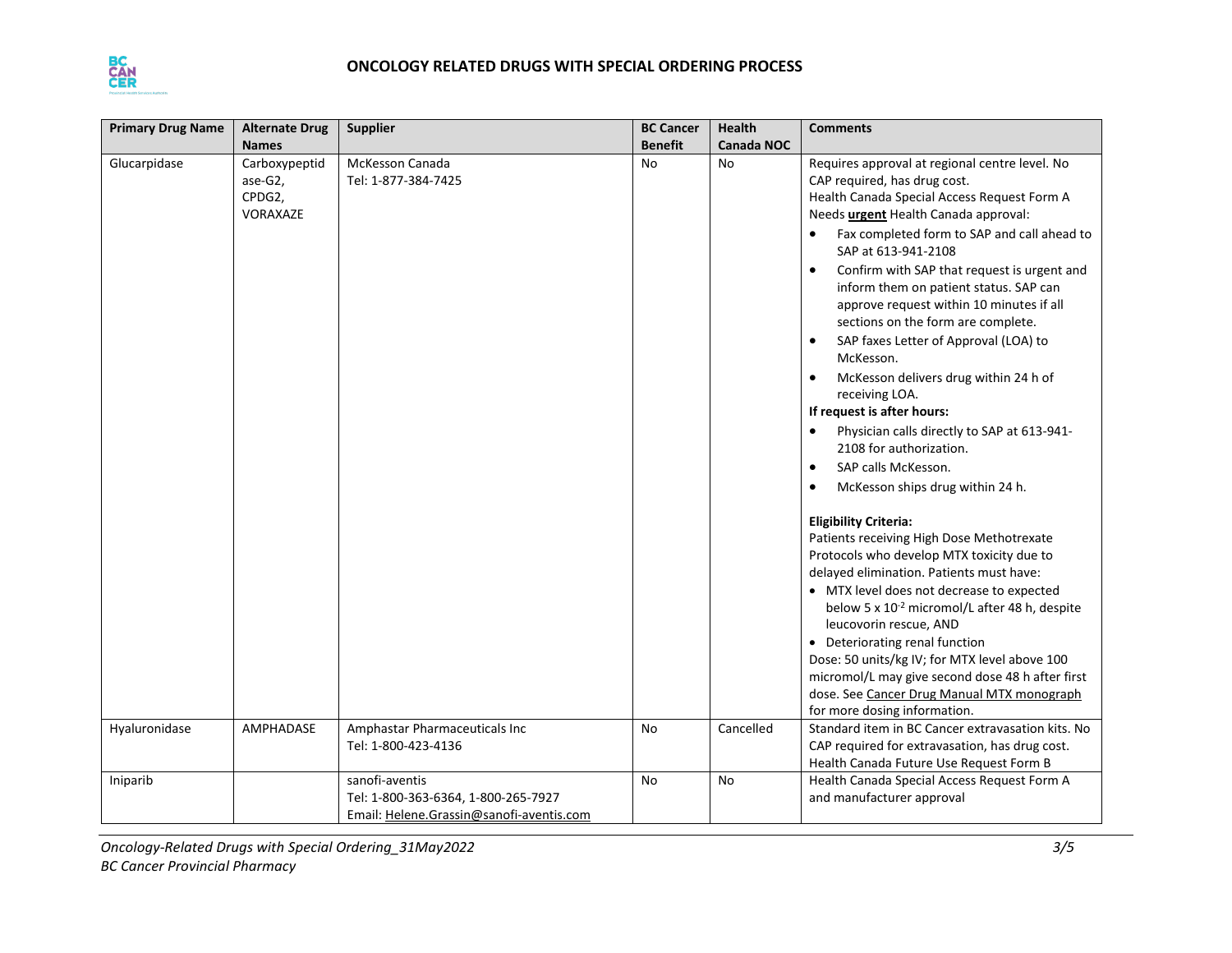

| <b>Primary Drug Name</b> | <b>Alternate Drug</b> | <b>Supplier</b>                                     | <b>BC Cancer</b> | <b>Health</b>     | <b>Comments</b>                               |
|--------------------------|-----------------------|-----------------------------------------------------|------------------|-------------------|-----------------------------------------------|
|                          | <b>Names</b>          |                                                     | <b>Benefit</b>   | <b>Canada NOC</b> |                                               |
| Ipatasertib              |                       | Roche                                               | No               | No                | Health Canada Special Access Request Form A   |
|                          |                       | Tel: 905-542-5826                                   |                  |                   | and manufacturer approval                     |
| <b>Ivosidenib</b>        |                       | Agios                                               | No               | No                | Health Canada Special Access Request Form A   |
|                          |                       | Tel: 862-222-5542                                   |                  |                   | and manufacturer approval                     |
| Ixabepilone              | <b>IXEMPRA</b>        | R-Pharm US                                          | No               | No                | Health Canada Special Access Request Form A   |
|                          |                       |                                                     |                  |                   | and manufacturer approval                     |
| Mafosfamide              |                       | Asta Medica Germany                                 | No               | <b>No</b>         | Health Canada Special Access Request Form A   |
|                          |                       | Tel: 011-4969-40012887                              |                  |                   | and manufacturer approval                     |
| Mechlorethamine          | <b>MUSTARGEN</b>      | Recordati Rare Disease (USA)                        | No               | Cancelled         | Discontinued by manufacturer (31Dec2018)      |
| injectable               |                       | Tel: 847-205-5503                                   |                  |                   |                                               |
| Mobocertinib             | <b>TAK-788</b>        | Association of Reproductive Health                  | No               | No                | Health Canada Special Access Request Form A   |
|                          |                       | Professionals                                       |                  |                   | and manufacturer approval                     |
|                          |                       | Tel: 202-466-3825                                   |                  |                   |                                               |
|                          |                       | Fax: 202-466-2826                                   |                  |                   |                                               |
| Mogamulizumab            | <b>POTELIGEO</b>      | Takeda Canada                                       | No               | No                | Health Canada Special Access Request Form A   |
|                          |                       | Tel: 1-844-884-4968                                 |                  |                   | and manufacturer approval                     |
| Nimorazole               | <b>NIMORAZOLE</b>     | Azanta                                              | No               | No                | Health Canada Special Access Request Form A   |
|                          |                       | 1-647-968-9887                                      |                  |                   | and manufacturer approval                     |
|                          |                       | Chia Chia Sun: ccs@azanta.com                       |                  |                   |                                               |
| Nimotuzumab              |                       | YM BIOSCIENCES 905-629-9761<br>$\bullet$            | No               | No                | Health Canada Special Access Request Form A   |
|                          |                       | Calea (drug distribution) 888-865-5372<br>$\bullet$ |                  |                   | and manufacturer approval                     |
|                          |                       | website www.nimotuzumab-access.com                  |                  |                   |                                               |
| Nirogacestat             |                       | SpringWorks therapeutics                            | No               | No                | Health Canada Special Access Request Form A   |
|                          |                       | Medinfo@springworksstx.com                          |                  |                   | and manufacturer approval                     |
| Ofatumumab               | ARZERRA               | GlaxoSmithKline                                     | <b>No</b>        | Cancelled         | Compassionate request for chronic lymphocytic |
|                          |                       | Tel: 1-800-387-7374                                 |                  |                   | leukemia refractory to fludarabine and        |
|                          |                       | Fax: 1-800-565-2935                                 |                  |                   | alemtuzumab                                   |
|                          |                       | Email: cacsu@gsk.com                                |                  |                   |                                               |
| Panobinostat             |                       | <b>Novartis</b>                                     | <b>No</b>        | No                | Health Canada Special Access Request Form A   |
|                          |                       | email: medinfo.canada@novartis.com                  |                  |                   | and manufacturer approval                     |
|                          |                       | Tel: 1-800-363-8883                                 |                  |                   |                                               |
| Pentostatin              |                       | Pfizer Canada                                       | No               | Cancelled         | Health Canada Special Access Request Form A   |
|                          |                       | Tel: 514-426-7487                                   |                  |                   | and manufacturer approval                     |
| <b>REOLYSIN®</b>         |                       | <b>Oncolytics Biotech</b>                           | No               | No                | Health Canada Special Access Request Form A   |
|                          |                       | Tel: 403-670-7377                                   |                  |                   | and manufacturer approval                     |
|                          |                       | Fax: 403-283-0858                                   |                  |                   |                                               |
| Sargramostim             | LEUKINE,              | SANOFI                                              | Yes              | No                | Health Canada Special Access Request Form A   |
|                          | <b>GMCSF</b>          | Tel: 1-800-265-7927                                 |                  |                   | and manufacturer approval                     |